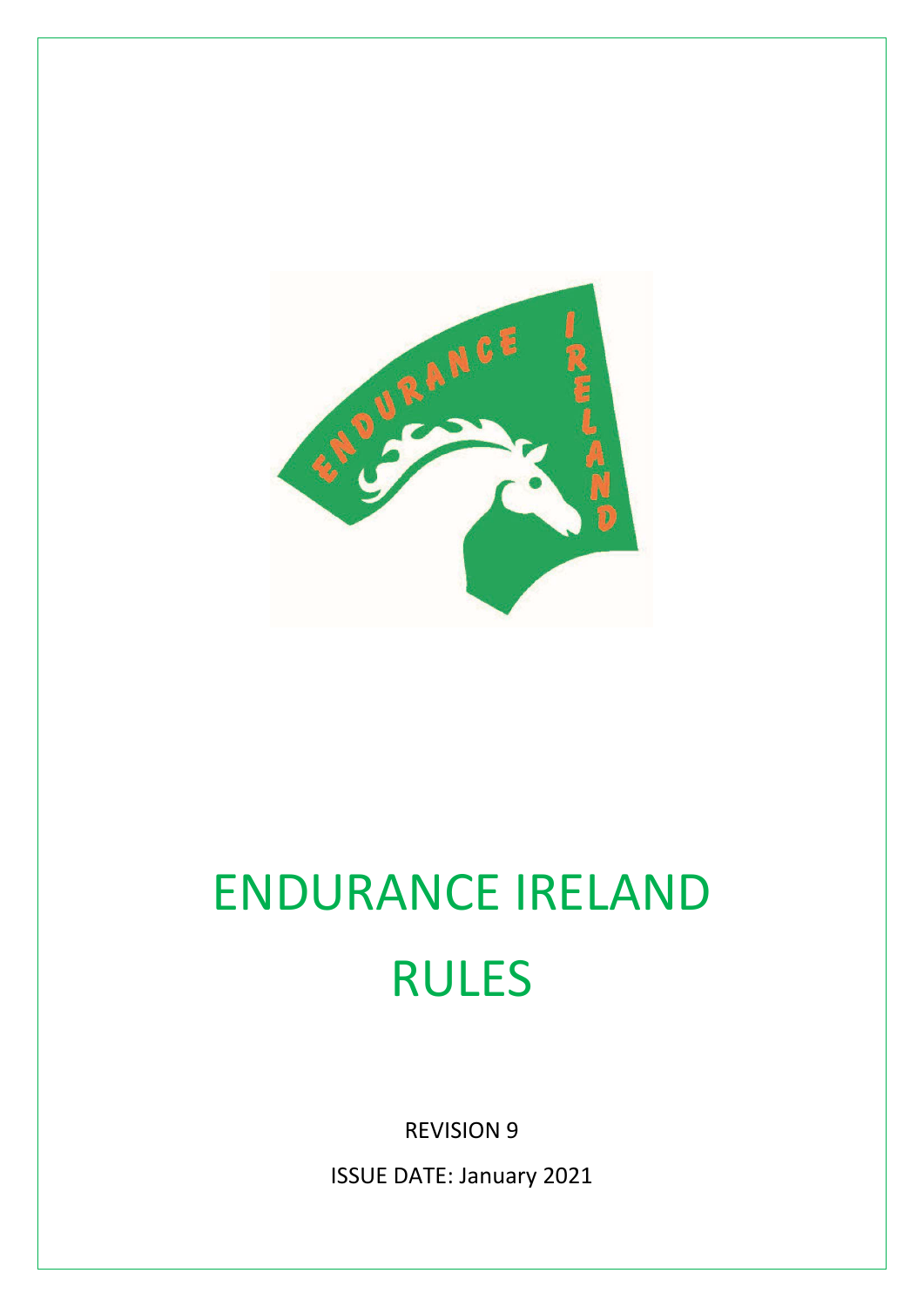

## Contents

| 2.1 |  |  |  |  |  |
|-----|--|--|--|--|--|
| 2.2 |  |  |  |  |  |
| 2.3 |  |  |  |  |  |
|     |  |  |  |  |  |
| 3.1 |  |  |  |  |  |
| 3.2 |  |  |  |  |  |
| 3.3 |  |  |  |  |  |
| 3.4 |  |  |  |  |  |
|     |  |  |  |  |  |
| 4.1 |  |  |  |  |  |
| 4.2 |  |  |  |  |  |
| 4.3 |  |  |  |  |  |
| 4.4 |  |  |  |  |  |
|     |  |  |  |  |  |
|     |  |  |  |  |  |
|     |  |  |  |  |  |
|     |  |  |  |  |  |
|     |  |  |  |  |  |
|     |  |  |  |  |  |
|     |  |  |  |  |  |
|     |  |  |  |  |  |
|     |  |  |  |  |  |
|     |  |  |  |  |  |
|     |  |  |  |  |  |
|     |  |  |  |  |  |
|     |  |  |  |  |  |
|     |  |  |  |  |  |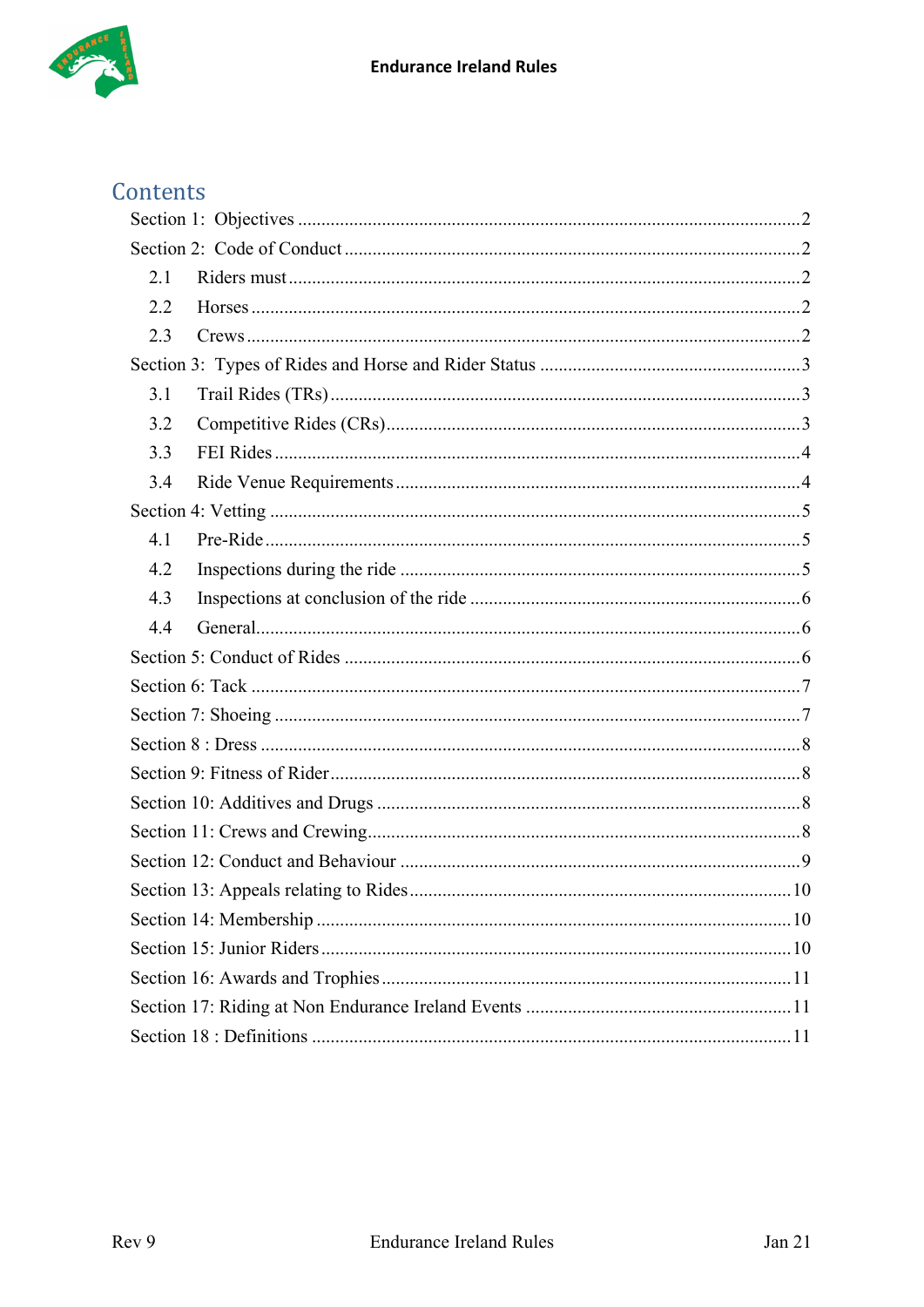

#### <span id="page-2-0"></span>**Section 1: Objectives**

The objective of Endurance Ireland is to promote the sport of endurance. At all times please note the most recent version of the FEI rules supercedes any relevant rules that follow. For a copy of these rules please check [https://inside.fei.org/sites/default/files/FEI%20Endurance%20Rules%20-](https://inside.fei.org/sites/default/files/FEI%20Endurance%20Rules%20-%201%20January%202021%20-%20CLEAN.final_.pdf) [%201%20January%202021%20-%20CLEAN.final\\_.pdf.](https://inside.fei.org/sites/default/files/FEI%20Endurance%20Rules%20-%201%20January%202021%20-%20CLEAN.final_.pdf)

#### <span id="page-2-1"></span>**Section 2: Code of Conduct**

#### <span id="page-2-2"></span>**2.1 Riders must**

- 2.1.1 Be polite at all times
- 2.1.2 Make any complaints in writing to the Ride Organiser, preferably on the day in writing
- 2.1.3 Give consideration to other riders, landowners and the general public, particularly when riding through private and state lands and when overtaking or passing.
- 2.1.4 All horses will pass on the right when overtaking and right shoulder to right shoulder when passing in opposite direction
- 2.1.5 Pay attention to any special instructions given by the organiser
- 2.1.6 Be in control of their horse, or not compete
- 2.1.7 Make sure crews are properly briefed on these rules as well as the route
- 2.1.8 Ensure that they and their horse are adequately crewed taking into account the type of ride
- 2.1.9 Dogs must be kept on a leash and not go near the vetting area
- 2.1.10 Not leave any litter (including equine litter from the trailer / lorry)

#### <span id="page-2-3"></span>**2.2 Horses**

- 2.2.1 Should be prepared and educated to ensure a reasonable standard of behaviour
- 2.2.2 Stallions must be bridled at all times (exception see 2.2.3) and must carry blue ribbons on tail and bridle (both sides)
- 2.2.3 Stallions may at CRs of 60km and upwards remove their bit in their crew area once it is safe and secure. On leaving crew area stallion must be bitted.
- 2.2.4 Tail ribbons are recommended for novice horses (Green) and horses with a propensity to kick (Red), Stallions must wear BLUE on tail and both sides of bridle
- 2.2.5 Save when safely enclosed in a stable, coral, lorry or trailer, a horse must not be left unattended or unsecured at a ride.

#### <span id="page-2-4"></span>**2.3 Crews**

- 2.3.1 Do not obstruct roads, other riders, houses, gateways or the route
- 2.3.2 Do not obscure rider vision of check point location
- 2.3.3 Do not race around roads rallying strictly forbidden
- 2.3.4 Do not precede or follow your rider on the route
- 2.3.5 Do not crew from a vehicle
- 2.3.6 Do not use a lorry for mobile crewing
- 2.3.7 Do leave any litter (including equine litter from the trailer / lorry)
- 2.3.8 Refer to Sec 12 for fuller guidance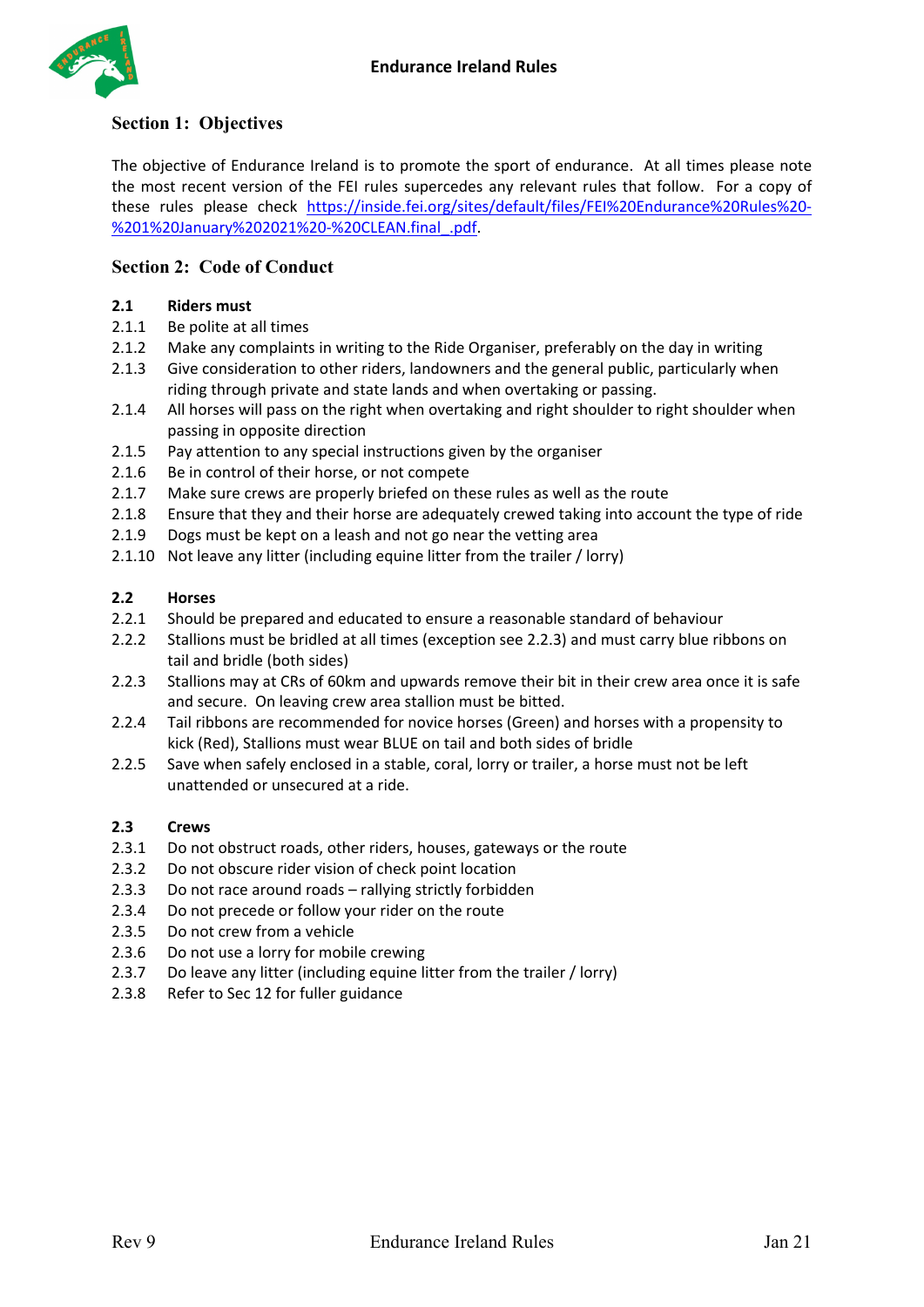

#### <span id="page-3-0"></span>**Section 3: Types of Rides and Horse and Rider Status**

- <span id="page-3-1"></span>**3.1 Trail Rides (TRs)**
- 3.1.1 There will be a compulsory annual re-registration fee for horses.
- 3.1.2 Horse will be aged 4 yrs or over  $(1<sup>st</sup>$  Jan)
- 3.1.3 Rider will be aged 4 yrs or over (accompanied as required by Sec 15)
- 3.1.4 Log Book not essential
- 3.1.5 Membership not essential
- 3.1.6 Speed 8 KPH 16KPH (5 MPH 10MPH)
- 3.1.7 Distances : Up to and including (39km), this may be extended at the discretion of the Committee for specific events
- 3.1.8 Vetting: Horse will be required to trot up, as per section 4.1.2 and the rider may request a vetting at the veterinary surgeons convenience.

#### <span id="page-3-2"></span>**3.2 Competitive Rides (CRs)**

#### **3.2.1 Age of Horse**

- 3.2.1.1 5yrs Novice (may not compete on consecutive days)
- 3.2.1.2 6 yrs and over  $(1<sup>st</sup>$  Jan) Open
- 3.2.1.3 6 yrs and over  $(1<sup>st</sup>$  Jan) Advanced or to compete FEI
- 3.2.1.4 9 yrs and over  $(1<sup>st</sup>$  Jan) To compete in FEI championship

#### **3.2.2 Age of rider**

- 3.2.2.1 9 yrs and over (accompanied as required by section 15) Strides + and Novice
- 3.2.2.2 10 yrs and over (accompanied as required by section 15) Intermediate and Open
- 3.2.2.3 12 yrs and over Advanced

#### **3.2.3 Log Card**

- 3.2.3.1 Mandatory
- 3.2.3.2 Master Log Card must be produced to Ride Organiser on entry

#### **3.2.4 Vetting**

- 3.2.4.1 Mandatory
- **3.2.5 Membership**
- 3.2.5.1 Mandatory

#### **3.2.6 Distances Grading**

- 3.2.6.1 Strides +: 30-35km x 4
- 3.2.6.2 Training CR: Up to and including 39km
- 3.2.6.3 Novice :40km-50km x 3
- 3.2.6.4 Intermediate: 50km 79km x2
- 3.2.6.5 Open :80km -100km x2
- 3.2.6.6 Advanced: 100km > x1

#### **3.2.7 First Season**

- 3.2.7.1 A horse may not compete at Open level in its first competitive season irrespective of age.
- 3.2.7.2 A rider may go OPEN in a first season on a suitably qualified horse.

#### **3.2.8 Speed**

- 3.2.8.1 8-15kph……..Training CR
- 3.2.8.2 10-16kph……..Novice, Strides +
- 3.2.8.3 10-16kph …….Intermediate
- 3.2.8.4 10kph >……… Open
- 3.2.8.5 14kph >………. Advanced

#### **3.2.9 Mandatory Rest for Horses**

- 3.2.9.1 After competing in a CEI or National Event (i.e. a CR or TR), a Horse must be given a mandatory minimum rest period, as defined by the FEI Rules, before it is again eligible to participate in a National or FEI Competition:
	- $\triangleright$  Distance completed 0 to 54km 5 days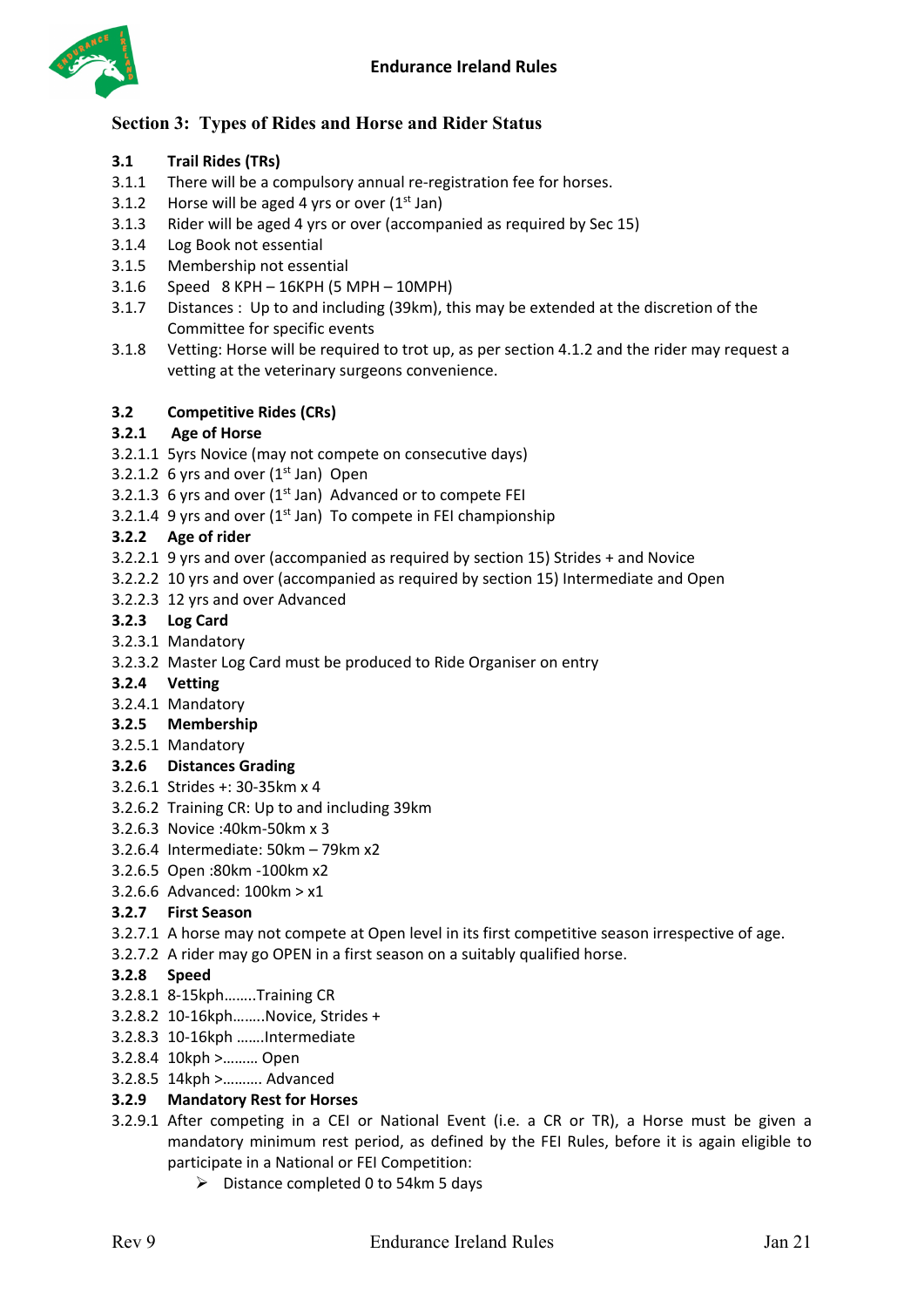

- $\triangleright$  Over 54 to 106km 12 days
- $\triangleright$  Over 1066 to 126 km 19 days
- $\triangleright$  Over 126 to 146km 26 days
- $\triangleright$  Over 46km 33 days
- 3.2.9.2 In addition to above the following mandatory minimum rest periods apply:
	- $\triangleright$  Horses that exceed an average of 20km/hr over completed loops of a course 7days
	- $\triangleright$  Second FTQ-Metabolic in a rolling year 14 days
	- $\triangleright$  Third or subsequent FTQ Metabolic in a rolling year 60 days
	- $\triangleright$  Third or subsequent FTQ Gait in a rolling year 180 days and must be examined in accordance with a specific protocol prior to returning to competition
	- $\triangleright$  Serious injury (musculoskeletal) 180 days
	- $\triangleright$  Serious injury (metabolic) 60 days

#### **3.2.10 General**

- 3.2.10.1 Horse and rider may qualify separately, must progress sequentially through the qualification system up to Open Final, and in combination must compete at the level of the less qualified of the pair.
- 3.2.10.2 Horses who have are Open/Advanced qualified who have not completed a distance in excess of 64km in the previous 24 months will be eligible to compete at Intermediate Level. They will retain their Open/Advanced grading, this will be for competition purposes only.
- 3.2.10.3 In order to progress beyond the Novice grading riders must attend a training day in advance of their first Intermediate ride.
- 3.2.10.4 Any person accompanying a child undertaking strides + shall be awarded the mileage as CR mileage once they meet the qualifying criteria, however this mileage will not grant them any qualifying status.
- 3.2.10.5 Any person undertaking a training CR shall be awarded the mileage as CR mileage once they meet the qualifying criteria, however this mileage will not grant them any qualifying status.
- 3.2.10.6 Any rider or horse entering an intermediate or open ride must first have ridden a novice distance in the given year (where the highest novice distance at a given ride is ridden). In the event that a entrant has not completed this, they must obtain permission from the committee 1 week prior to entering the event.
- 3.2.10.7 A horse is deemed to have its birthday on 1 January the year that it was born
- 3.2.10.8 The age of the horse is determined as of the date of the Event for which eligibility to participate is sought, and must be confirmed either through reliable registrations or written veterinary opinion, which may be recorded in the Horse Passport
- 3.2.10.9 Pregnant Mares a mare in advanced pregnancy, meaning over 120 days, or with foal at foot, may not be entered (or participate) in any event

#### <span id="page-4-0"></span>**3.3 FEI Rides**

- 3.3.1 FEI Qualification are set down by the FEI which Endurance Ireland will adhere to. See **[www.fei.org](http://www.fei.org/)** for full details.
- 3.3.2 Any rider using Endurance Ireland mileage in their qualifications for FEI must have their COC form signed off by the Endurance Ireland Committee.

#### <span id="page-4-1"></span>**3.4 Ride Venue Requirements**

- 3.4.1 Distances cannot go below the minimum stated for each grade
- 3.4.2 For Competitive Rides the minimum distance of a loop shall not be less than 16km unless approved by the Committee.
- 3.4.3 Access to water should be provided every 10km either through a water or crew point where possible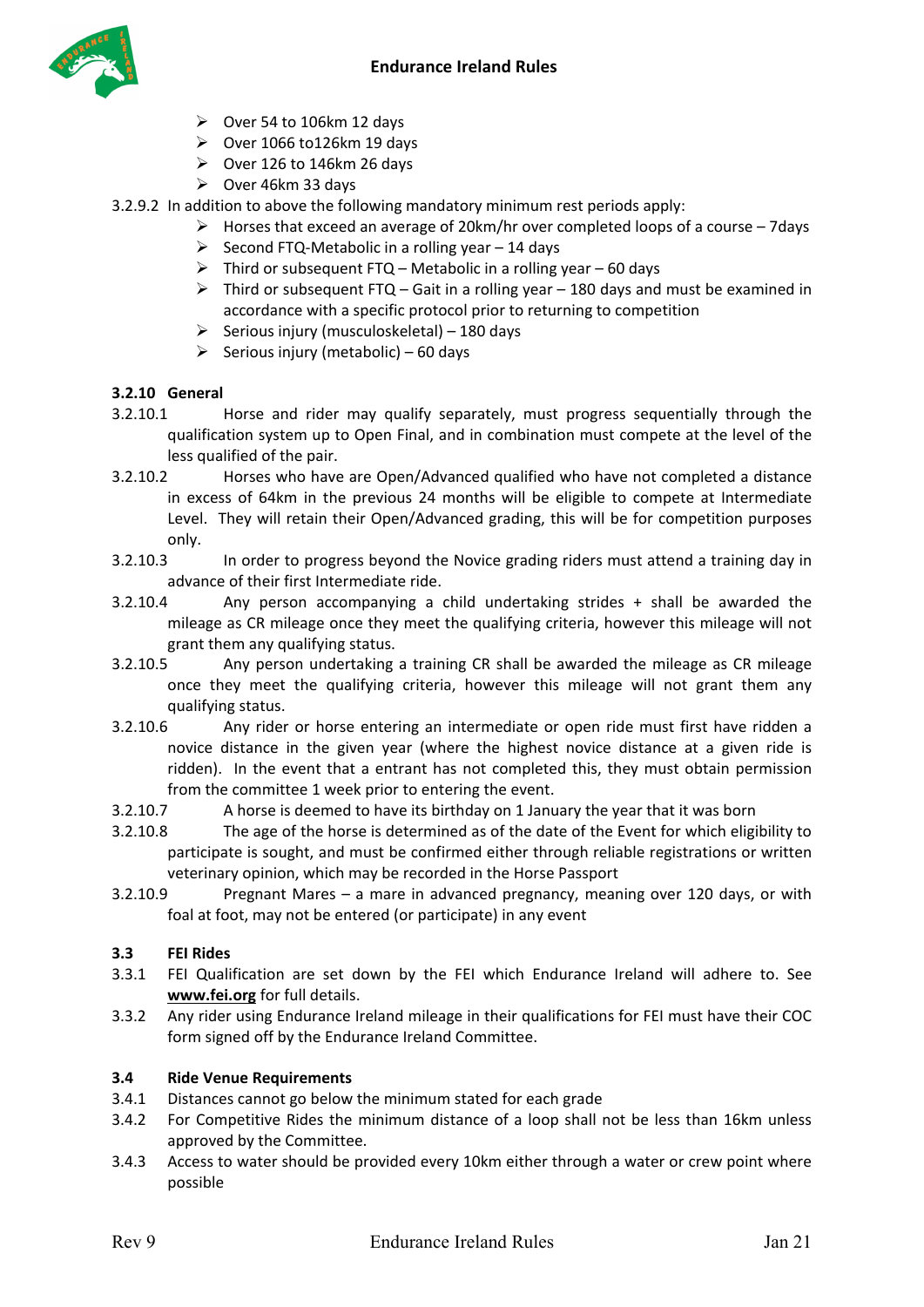

#### <span id="page-5-0"></span>**Section 4: Vetting**

#### <span id="page-5-1"></span>**4.1 Pre-Ride**

- 4.1.1 Horses which the veterinary surgeon or Endurance Judge considers unfit to take part due to, for example, generally poor condition, saddle-sores, girth galls, severe brushing marks, or any condition unacceptable to the veterinary surgeon will not be allowed to start.
- 4.1.2 Trail Riders will may be requested to trot up before allowing to start and comply with all requests of the Vet /Endurance Judge and after riding
- 4.1.3 The information required from the competitor must be accurately completed on the sheet before presenting for inspection
- 4.1.4 The purpose of the pre-ride veterinary inspection is:
- 4.1.4.1 To make sure that the animal is fit to start and carry its rider
- 4.1.4.2 Establish base line parameters, for (<=60 BPM) heart rate etc.
- 4.1.4.3 Check gait, action, current lesions, trauma and behaviour
- 4.1.4.4 Check shoes in the absence of a farrier inspection
- 4.1.5 Bad manners at the Veterinary Inspection on the part of the horse or rider may result in disqualification
- 4.1.6 The horses must be presented to the veterinary surgeon unsaddled, with its hooves unoiled and well under control with either a head collar or bridle, except in the case of a stallion who must be presented in a bridle complete with bit for the inspection. He may have the bit removed during the hold period to allow free consumption of food.
- 4.1.7 A whip may be carried at the trot up and in competition up to and including novice, but the horse may not be struck
- 4.1.8 The horse will be examined for heart rate, action, hydration, mucous membrane, capillary refill, general condition, lacerations and wounds, tenderness and any other matter which the veterinary surgeon considers relevant
- 4.1.9 The veterinary surgeons decision is final, there is no appeal process.

#### <span id="page-5-2"></span>**4.2 Inspections during the ride**

- 4.2.1 During ride inspections will be aligned with the FEI rules where possible for rides up to 90km and must be adhered to in rides over 90km
- 4.2.2 Formal mid-ride inspections (Vet Gate) should be situated not more than 40 Km apart but no closer than 20km apart, but this distance can be extended by the organiser in the case of practical difficulties in locating a Vet Gate on course
- 4.2.3 In addition to the formal mid-ride inspections, additional inspections may be held at the discretion of the Organiser and /or the veterinary surgeon taking into account the length of the ride, the terrain of the course and the prevailing weather conditions. The rules set out in para 4.1 shall apply to these inspections. They may be held at the start of compulsory halts on the course and CR and ER horses must be presented within 15 Mins of arrival at a vet gate.
- 4.2.4 Spot checks may be carried out on horses during the ride and riders must comply with the veterinary recommendations arising from such inspections. Any time lost arising from these inspections will not be allowed. A horse may be eliminated as a result of such an inspection.
- 4.2.5 Vet Gate Veterinary Inspections precede the compulsory halt.
- 4.2.6 The duration of the halt will normally be 30 mins but may be extended in line with FEI rules or by the organiser in conjunction with the attending Veterinary Surgeon/Endurance Judge.
- 4.2.7 On arrival rider to inform time keeper of their arrival time (AT). AT to be obtained by rider / crew
- 4.2.8 The horse must be presented for vetting within 15 Mins of arrival at the vet gate or it will automatically be eliminated. This vetting period may be extended at the discretion of the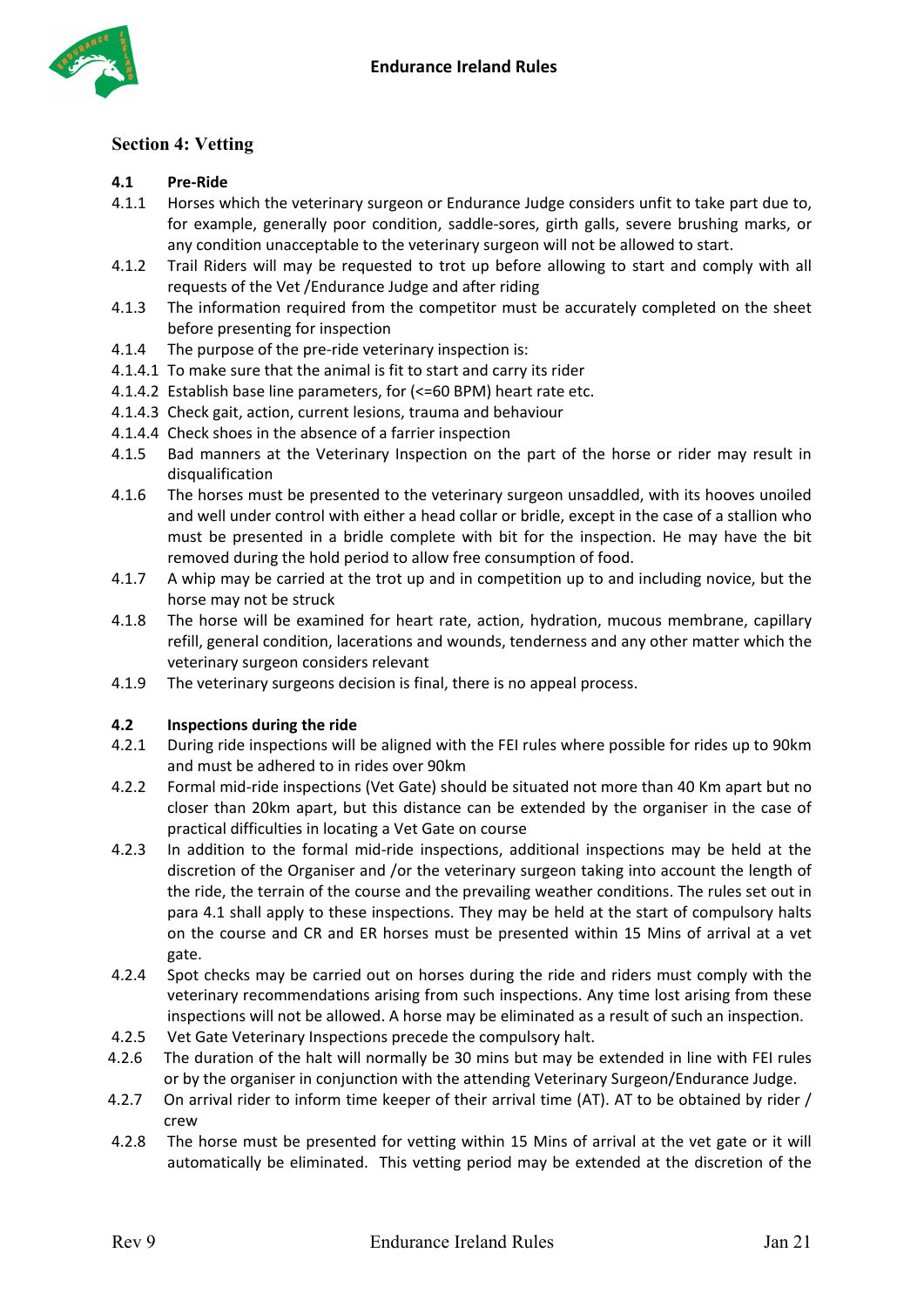

Committee for certain events or classes at the event. FEI rides are according to the ride schedule for the ride.

- 4.2.9 Crews may attend to the horse and rider during this period.
- 4.2.10 When the horse is presented for inspection the time will be noted by the vet gate time keeper
- 4.2.11 If the horse passes the pulse parameters it will normally be subjected to a one minute Ridgeway test i.e. CRI (Cardiac Recovery Index) The horse's heart rate must be 64 BPM or below to proceed to the Ridgeway test. The horse is trotted away for 30Mtrs and back for 30Mtrs. exactly 60 secs after the commencement of the trot the horses pulse is retaken and it must be 64 BPM or below.
- 4.2.12 If the horse fails the veterinary inspection on pulse parameters, it may be represented at any time provided this is still within 15min minutes of the arrival time. Only one representation is allowed. If a horse fails the inspection for any other reason, it cannot be represented.
- 4.2.13 Any horse which is either not presented, or not represented for a second inspection within 15 minutes of arrival at a vet gate, must be examined by a veterinary surgeon before leaving the vet gate area.
- 4.2.14 When the horse passes loop finish line it moves into the timed hold (rest period) This time will be recorded on the vet card. The timed hold period will be recorded on the vet card and the horse will be allowed to continue at any time after the expiry of the timed hold period.

#### <span id="page-6-0"></span>**4.3 Inspections at conclusion of the ride**

- 4.3.1 All competitors and pleasure riders must report back to the timekeeper on return
- 4.3.2 The veterinary procedure used for examinations will take place in the same sequence as a mid ride inspection, save that a horse cannot be represented under any circumstances
- 4.3.3 If a horse fails to arrive within the specified time it will be eliminated.
- 4.3.4 All horses eliminated, retired, out of time or other will report to the vet for a post ride inspection.
- 4.3.5 Horses and competitors will be eliminated for exceeding the set speed limits.

#### <span id="page-6-1"></span>**4.4 General**

- 4.4.1 All decisions made by a veterinary surgeon are final and are not subject to any appeal or debate.
- 4.4.2 A rider will be responsible for the cost of any veterinary treatment incurred in relation to his or her horse
- 4.4.3 Once vet has been called for, the horse must proceed without interference at a reasonable pace showing constant forward motion to the vet (i.e. no crewing can take place once vet has been called for)

#### <span id="page-6-2"></span>**Section 5: Conduct of Rides**

- 5.1 Events will be conducted in such a manner not to prejudice Horse Welfare this includes ensuring the following are suitable in order to allow the event take place:
- 5.1.1 Competition areas: Horses must be trained and compete on suitable and safe surfaces, all obstacles and riding conditions must be designated with the safety of the Horse in mind
- 5.1.2 Ground Surfaces: All surfaces must be assessed to ensure that they are in a condition to reduce factors that could lead to injury
- 5.1.3 Extreme weather: Competitions must not take place in extreme weather conditions that my compromise Horse welfare or safety.
- 5.1.4 Stabling at Events: Any stabling provided must be safe, hygienic, comfortable, well ventilated and of a sufficient size, washing down areas and water must be always available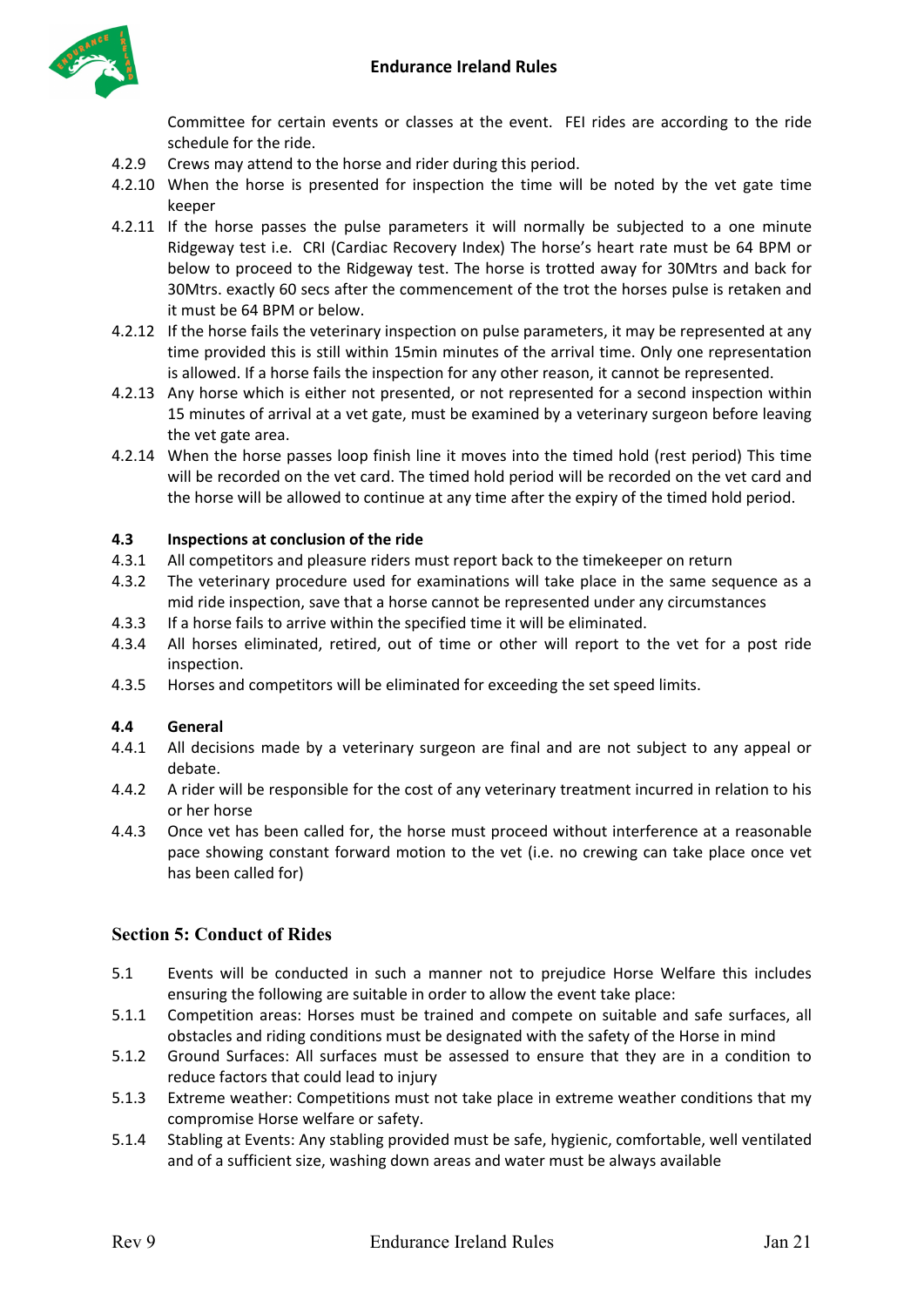

- 5.2 Only those horses which have successfully passed a pre-ride veterinary inspection will be allowed to start a CRs and TRs
- 5.3 In CRs and TR's the time commences on crossing the start line. In ER's the time commences at the time designated for the horse and rider to commence, whether or not the the horse and rider cross the start line at that time, and if they do not cross the start line within 15 mins of the designated time they shall be deemed to have withdrawn from the race. In all rides the time finishes on crossing the finish line. Speeds are calculated excluding all compulsory hold times.
- 5.4 Riders must cross the start and finish lines of all rides mounted.
- 5.5 Riders must ride the route as indicated on the map provided and approach all checkpoints / vet gates in the correct direction and in the correction sequence. Any rider who deviates from the route may be eliminated
- 5.6 Rider must familiarise themselves with the route as per the map. Endurance Ireland does not accept any responsibility for lost, misplaced, or vandalised markers.
- 5.7 Any horse or rider disqualified, eliminated or retiring on course must leave the route of the course as soon as possible and inform the time-keeper forthwith.
- 5.8 The organiser can refuse any entry without giving a reason
- 5.9 The organiser may not ride at their own ride unless they have agreed an alternative grounds person with the Committee in advance of the ride
- 5.10 In competitive rides the rider must ensure that the result is correctly recorded in the Log Book and the Rider Log Card
- 5.11 In multiple day rides, horse and rider combinations must successfully complete the ride in full, to be awarded a pass.
- 5.12 CR and TR riders must present membership cards and log books to the Organiser on the day of the event.
- 5.13 All riders, organisers and attendees must follow the Endurance Ireland COVID-19 procedures and polices, and any directions given by a Committee Member, COVID-19 Officer or Organiser at Endurance Ireland Events.

#### <span id="page-7-0"></span>**Section 6: Tack**

- 6.1 It is the rider's responsibility (or the supervising adults, in the case of an accompanied junior) to ensure that the tack fits the horse, in a safe condition and enables the rider to exercise control without imposing undue restrictions on the horse.
- 6.2 Boots and bandages are permitted but must be removed for veterinary inspections
- 6.3 Tail ribbons are recommended. Red in the case of a horse with a propensity to kick, Green for a novice horse or not accustomed to company. Blue tail and bridle ribbons are compulsory for stallions
- 6.4 Prohibited items include blinkers, hoods, bearing, running, side or check reins, spurs, metal chain nose bands, electronic or mechanical equipment excluding pulse and temperature monitors. Whips in excess of 30 Inches and any other items judged by the ride organiser / veterinary surgeon to be potentially harmful to the welfare of the horse.
- 6.5 Any shank (lever arm) on a bit may not exceed 8cm
- 6.6 Nosebands must not be so tight as to risk causing irritation to skin and must be adjusted to allow at least 2 fingers under the noseband in front of the nose
- 6.7 Whips may be carried up to and including Novice level.

#### <span id="page-7-1"></span>**Section 7: Shoeing**

- 7.1 It is the riders responsibility ( or supervising adult) to ensure that the horse is adequately shod
- 7.2 Any horse not properly shod for the ride will not be allowed to start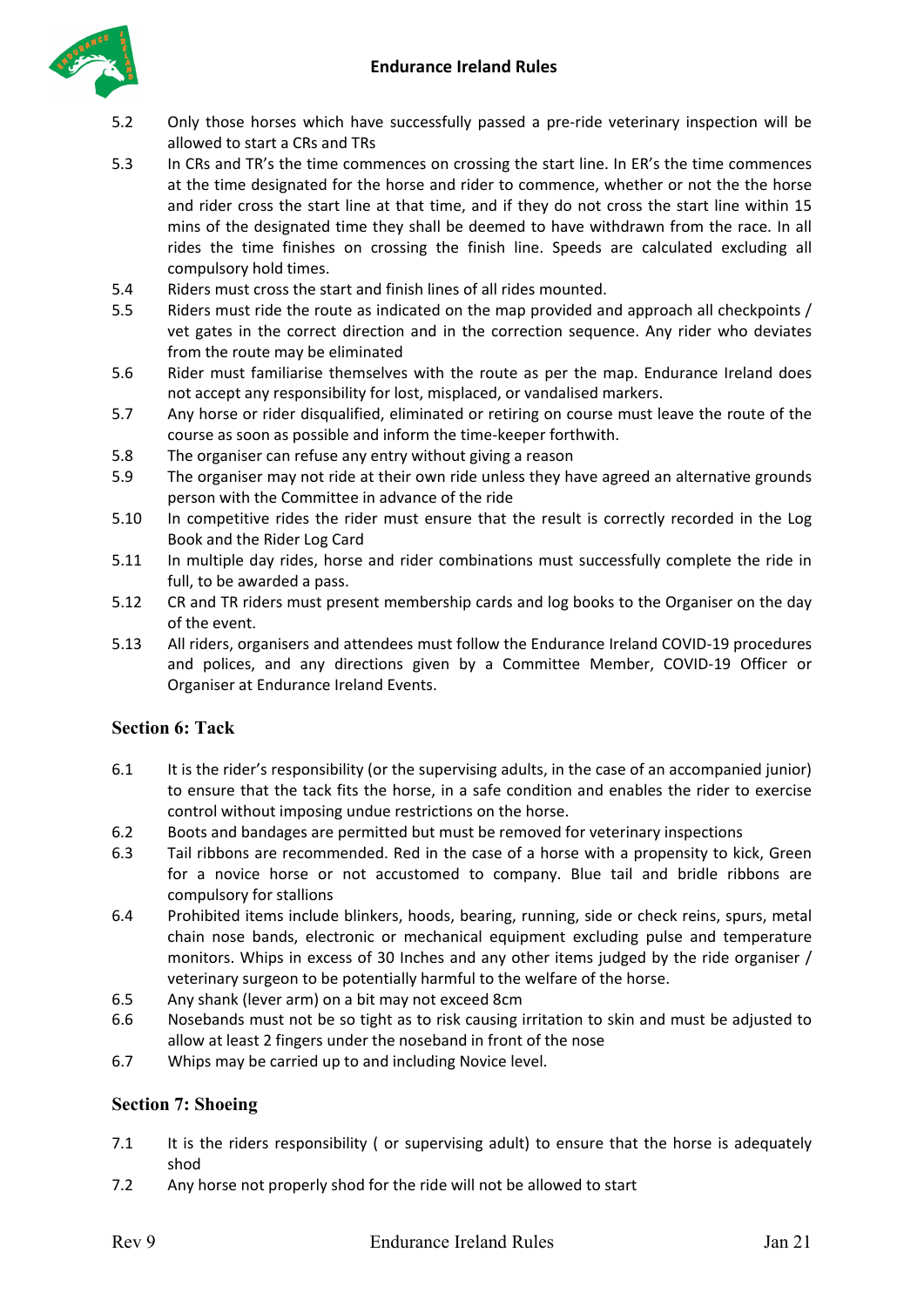

- 7.3 Horses may participate without shoes. But given the nature of a course the organiser / veterinary surgeon may not allow the horse to start
- 7.4 Equiboots or their equivalent are permitted, except on horses which start without shoes
- 7.5 A rider will be responsible for the cost of any farrier expenses incurred in relation to his / her horse

7.6

#### <span id="page-8-0"></span>**Section 8 : Dress**

- 8.1 Riders must wear properly secured hats / crash helmets at all times when mounted. The head gear must comply with current standards.
- 8.2 Riders must use footwear with at least half an inch heel unless a stirrup cage is used, to prevent the foot slipping through the stirrup.
- 8.3 Riders should be appropriately and safely dressed. Competitive riders must wear the number bib allocated to them at all times during the ride. The person presenting a horse for a veterinary inspection must wear the numbered bib allocated to their rider

#### <span id="page-8-1"></span>**Section 9: Fitness of Rider**

- 9.1 Riders should not attempt a ride unless they have attained a level of fitness and health commensurate with the nature of the ride and the prevailing weather conditions.
- 9.2 Riders considered by the organiser to be unfit or injured, before or during a ride may be excluded or eliminated.
- 9.3 "Rider" shall mean any member of Endurance Ireland who has competed in any CR and TR at any time and any non-member of Endurance Ireland who is competing in such a ride.

#### <span id="page-8-2"></span>**Section 10: Additives and Drugs**

- 10.1 Fly sprays and wound dressings may be used, but must be declared on first presentation after administration
- 10.2 Endurance Ireland adopts FEI , Horse Sport Ireland and WADA anti doping policys . See [www.fei.org,](http://www.fei.org/) [www.horsesportireland.ie](http://www.horsesportireland.ie/) and [www.wada.org](http://www.wada.org/)
- 10.3 All riders and horses at events are considered to have consented to drug testing on entry to the event

#### <span id="page-8-3"></span>**Section 11: Crews and Crewing**

- 11.1 Riders may receive help in tending their horse, before, during and after the ride, while on course (except in prohibited areas), at compulsory halts and veterinary inspections.
- 11.2 Riders may receive assistance in recovering their horse, if separated, in adjusting equipment, replacing lost or loose shoes and may be handed food or equipment.
- 11.3 In the case of a (Intermediate) ride of 64 Km (40 Miles) or over riders must have a crew of sufficient number and sufficient mobility to enable the rider and the horse to be properly cared for before, during and after the ride, and for the horse to be recovered within a reasonable time in the event of a mid-ride retirement or elimination. The Organiser may refuse to allow to compete, or eliminate, a rider for breach of this rule.
- 11.4 Intervention by a third party with the objective of giving an unfair advantage, will result in elimination of the rider. This includes leading the horse, encouraging the horse at a hazard and accompanying the rider on foot, by vehicle or on horseback (except as in Junior Riders).
- 11.5 All crews must comply with specific crewing instructions for the ride.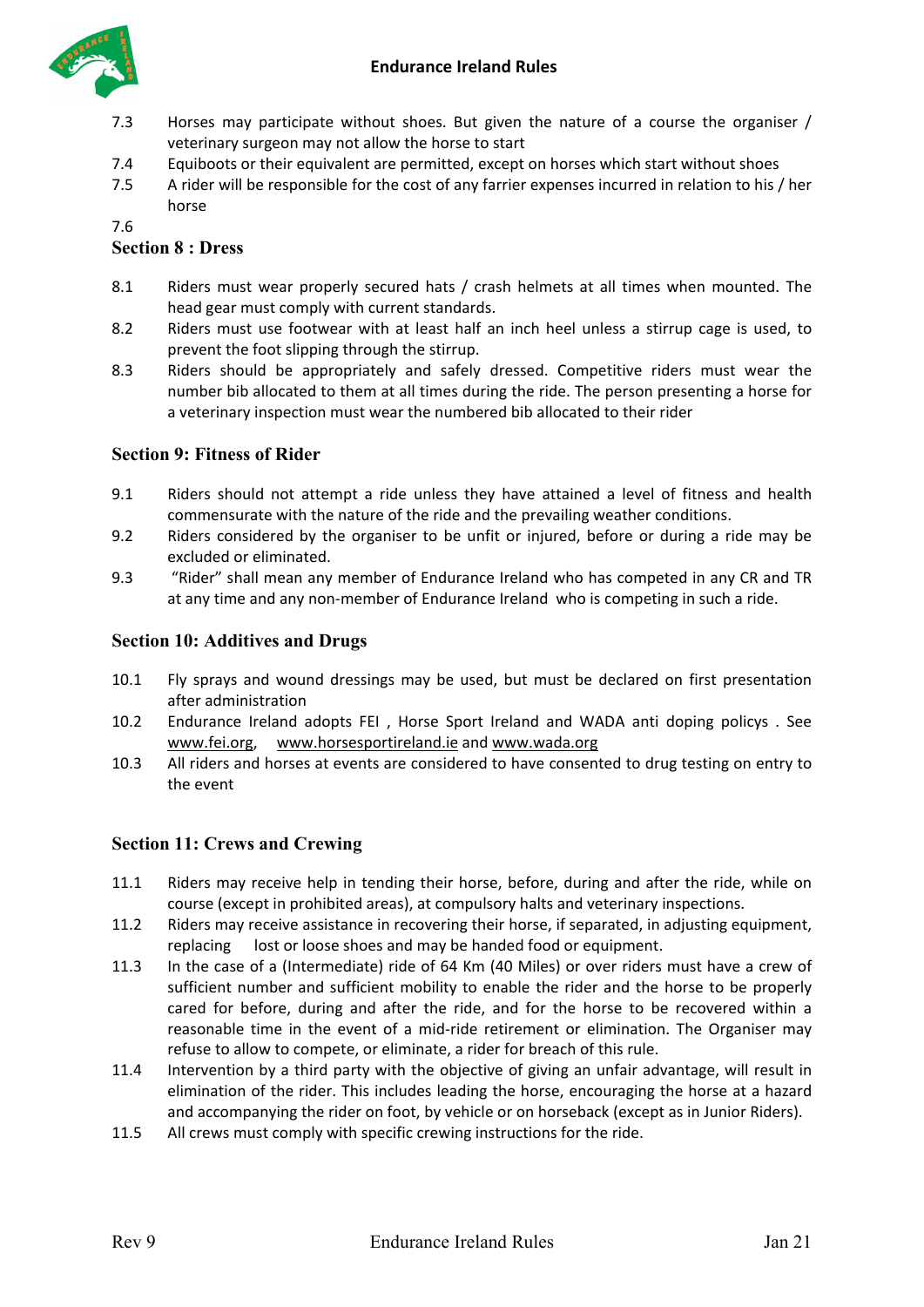

- 11.6 The rider is responsible for the actions of his or her crew members and non compliance with any rule (either in these rules or specific to the ride) may result in elimination of the rider and disciplinary action being taken against the rider.
- 11.7 A rider may not use as a crew member any person who has been forbidden to act as a crew member by the Committee

#### <span id="page-9-0"></span>**Section 12: Conduct and Behaviour**

- 12.1 The Disciplinary Committee appointed by the Committee shall investigate conduct, behaviour and complaints arising out of a member's membership of Endurance Ireland, participation in activities organised by Endurance Ireland, participation in activities organised by other equestrian organisations in Ireland and elsewhere and his or her general conduct in relation to the care and control of horses and which may be brought by any organiser, officiating veterinary surgeon, member, branch committee, director, another equestrian organisation.
- 12.2 Any disciplinary matter should be expedited and should not, unless in exceptional circumstances, be delayed. The Disciplinary Committee shall deliver its finding and order within six weeks from the instigation of the complaint to the Sec of the Committee.
- 12.3 It is every riders responsibility to familiarise themselves with Endurance Ireland rules.

#### **12.4 The disciplinary committee shall concern itself with.**

- 12.4.1 Dangerous riding
- 12.4.1 Discourteous or unsporting conduct and behaviour
- 12.4.2 Breaches of rules of Endurance Ireland.
- 12.4.3 Bullying of any members is not permitted within Endurance Ireland.
- 12.4.4 Action which would bring Endurance Ireland and the sport of endurance riding into disrepute.
- 12.4.5 Action which is not conductive to the well being of a horse, whether it is ridden in Endurance Ireland rides or not.
- 12.4.6 Participation in Endurance Ireland events while being suspended or expelled from membership
- 12.5 The Disciplinary Committee shall carry out its investigations in such a manner as it considers appropriate provided that the member under investigation shall be given a statement advising of the complaint against him, or her and shall be given an opportunity, on reasonable notice, to appear before the Disciplinary Committee, with or without representation, and to address the Disciplinary Committee
- 12.5.1 The Disciplinary Committee after due consideration of all the evidence available to it and any representations made to it by, or on behalf of, the complainant and the member, and on consideration of any previous disciplinary decisions in relation to the member, shall be empowered to make all or any of the following penalties
- 12.5.2 Dismiss the complaint
- 12.5.3 Admonish the member
- 12.5.4 Warn the member as to future conduct
- 12.5.5 Suspend the member from membership for a specified period, measured either by time, or number of rides, during which participation in Endurance Ireland activities will not be permitted.
- 12.5.6 Expel the member from membership of Endurance Ireland
- 12.5.7 Declare the completion of any ride, including a number of rides, to be void.
- 12.5.8 Order the member, or the complainant, to pay all or a contribution towards the costs and expenses reasonably incurred by the Disciplinary Committee or Endurance Ireland in relation to its investigation.
- 12.5.9 Make any other order deemed appropriate.
- 12.6 There is no appeal against a decision of the Disciplinary Committee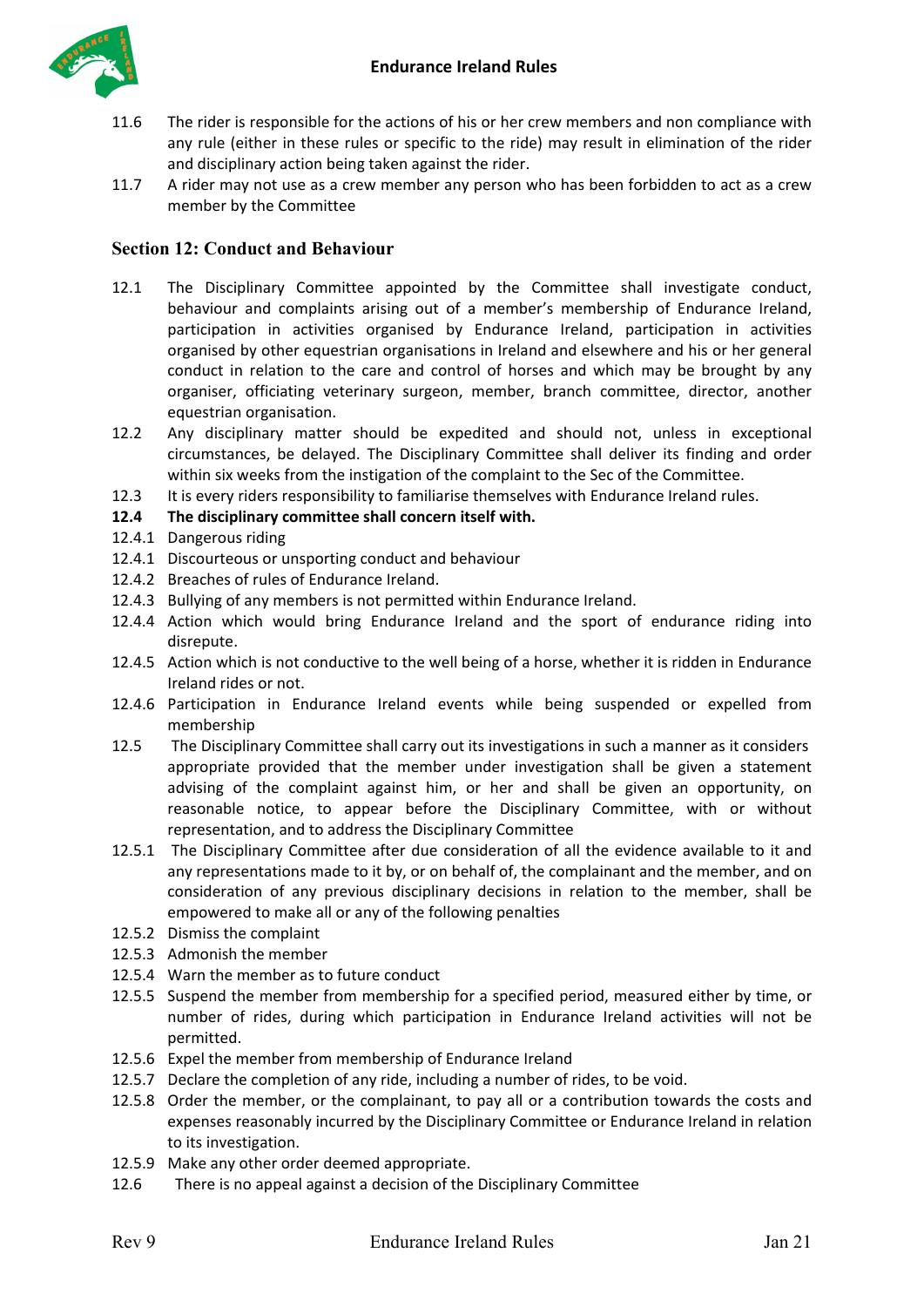

12.7 The Committee may publish in full or in summary form, a decision of the Disciplinary Committee to such parties and organisations and to the membership at large as it considers appropriate in all the circumstances

#### <span id="page-10-0"></span>**Section 13: Appeals relating to Rides**

- 13.1 There is no appeal against a decision of a veterinary surgeon
- 13.2 Other appeals must be lodged in writing with the ride organiser on the day of the ride of a ride, not later than one hour after the publication of the results
- 13.3 The Organiser shall, if possible, and after consultation with the appropriate personnel, give a decision on the day and shall advise all parties who appear to the Organiser to have an interest in the result.
- 13.4 Any party aggrieved by the decision of the Organiser may refer the matter in writing to the Committee, as he or she shall consider appropriate, within a period of 14 days from the date of the decision. If the referring party is not the original appellant, a fee as set out in 14.3 must be lodged.
- 13.5 If the Organiser is unable or unwilling to give a decision on the day, he or she shall refer the appeal to the Committee, as the Organiser shall consider appropriate.
- 13.6 In exceptional circumstances appeals may be lodged with the Committee provided special reasons exist as to why an appeal was not lodged on the day with the organiser. Such appeals shall be in writing, stating the special reasons and be lodged with the fess as set out above and must be lodged as soon as practicable, and not later than 7 days from the ride date..
- 13.7 The Committee after consideration of all the evidence made available to it, shall make its decision and advise all parties who appear to have an interest in the result. The decision shall be final.
- 13.8 The results of all appeals must be referred by the Organiser to the Committee. The Committee may publish in full or in summary form, a result to such parties and organisations and to the membership at large as it considers appropriate in all the circumstances.
- 13.9 All members and Committee should use their best endeavours to resolve any differences fairly, informally and as quickly as possible, making representations, decisions and accepting the result of any such appeal in a sporting spirit.

#### <span id="page-10-1"></span>**Section 14: Membership**

- 14.1 Endurance Ireland reserves the right to refuse membership.
- 14.2 Where membership is refused the person involved will be informed in writing within 14 days of the decision.

#### <span id="page-10-2"></span>**Section 15: Junior Riders**

- 15.1 Junior Riders who are members must have their membership form signed by their parent/guardian in order to be members of Endurance Ireland, this is a permission slip for all rides that Rider undertakes in that year of membership.
- 15.2 For all Junior Riders not members, that is any person under the age of 18 a Junior Rider Consent form must be filled out at each ride, the Ride Organiser will have this form. This form is to be filled out and signed by the person who brought the child to the ride as their de facto Guardian.
- 15.3 It is the responsibility of the supervising adults to arrange adequate supervision, ensure tack fits, is in a safe condition, that the mount is suitable for the rider and distances to be ridden.
- 15.4 Riders must be over the age of 4 years in order to ride at an Endurance Ireland Event.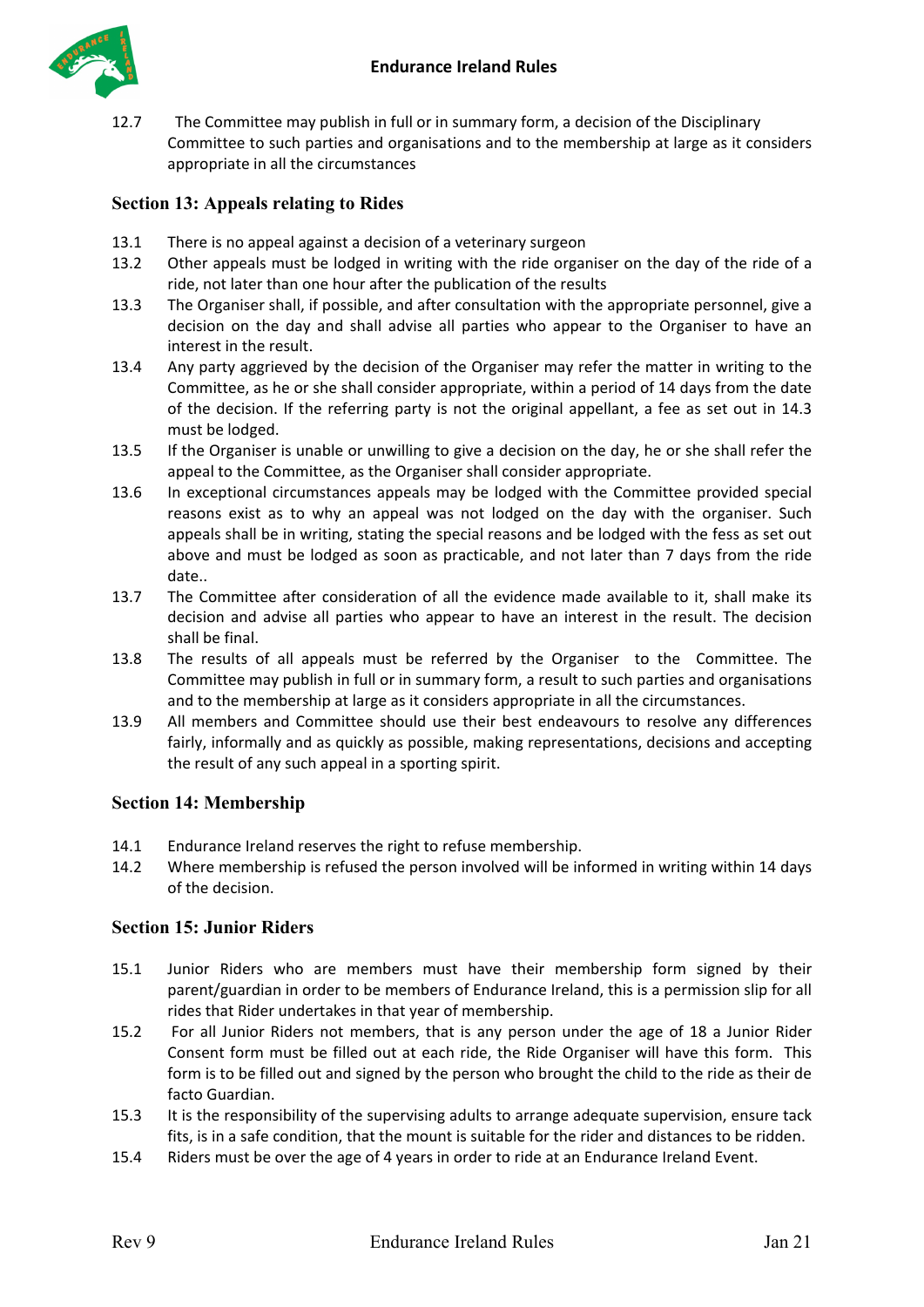

- 15.5 Junior Riders between the age of 4 yrs and 14 yrs may take part in the Endurance Ireland Strides, (See Appendix 1 for sheet) and Strides +. The speeds and distances allowable for Strides are detailed in Appendix 1.
- 15.6 Junior Riders over the age of 9 may take part in Endurance Ireland standard grading if they wish. Once they are Intermediate qualified, they may ride unaccompanied. The maximum distance Junior Riders under 12 may undertake is 32km unless undertaking Strides +.
- 15.7 Junior Riders under 18 may not ride a stallion.
- 15.8 It is the responsibility of the supervising adults to ensure that they and their junior rider/s comply with all riding rules that apply to them and their mounts.
- 15.9 Junior riders under Intermediate and non member junior riders must not ride alone at an event until they have attained their 14<sup>th</sup> birthday.
- 15.10 Note: Junior Riders in the Mini Competition may be accompanied on foot by their Supervising Adult on lead rein. Junior Riders in the Midi Competition may be on lead rein accompanied by a riding Supervising Adult. This is the only exception to Section 2.

#### <span id="page-11-0"></span>**Section 16: Awards and Trophies**

- 16.1 Awards and trophies are awarded on a yearly basis by the awards committee
- 16.2 Adult members after their first year must organise or help out in the capacity of course marker/vet writer & timekeeper at a ride in order to be eligible for trophies. Junior members aged 6 and over must help out at a ride supervised by their guardian.
- 16.3 It is the responsibility of the Trophy Winner to have the trophy engraved prior to its return to the Endurance Ireland Committee.
- 16.4 Trophies must be returned on or before the date specified by the Committee which shall be no later than 14 days in advance on the Annual Meeting.
- 16.5 In the event that a trophy is damaged or the recipient fails to return the trophy to the Committee when required, future awards to that Owner/Rider will be at the discretion of the Committee.
- 16.6 Replacement of any damaged/lost trophies is the responsibility of the recipient.

#### <span id="page-11-1"></span>**Section 17: Riding at Non Endurance Ireland Events**

- 17.1 All members must advise the Committee where they take part in a competitive ride at another Endurance Club (either in Ireland or abroad) and provide a copy of the vet sheet obtained, this is only to ensure club compliance with mandatory holds
- 17.2 Such evidence must be provided within 5 working days of the event to the secretary of Endurance Ireland via email at [endurancesecretary@gmail.com,](mailto:endurancesecretary@gmail.com) failure to do so may result in disciplinary action
- 17.3 Members must note, the mandatory rest periods apply regardless of where you ride, ie with another club. If you are in a mandatory rest period you must not take place in any events. Failure to comply with these holds will result in disciplinary action

| <b>Number</b> | <b>Item</b> | <b>Definition</b>                                                           |  |  |  |  |  |  |
|---------------|-------------|-----------------------------------------------------------------------------|--|--|--|--|--|--|
| 17.1          | Horse       | Any member of the genus equus, and equine shall be construed<br>accordingly |  |  |  |  |  |  |
| 17.2          | Committee   | The committee members for the time being of Endurance Ireland               |  |  |  |  |  |  |
| 17.3          | EFI.        | Equestrian Federation of Ireland                                            |  |  |  |  |  |  |
| 17.4          | Venue       | Location of the headquarters of the ride                                    |  |  |  |  |  |  |
| 17.5          | Course      | The route indicated on the map                                              |  |  |  |  |  |  |

#### <span id="page-11-2"></span>**Section 18 : Definitions**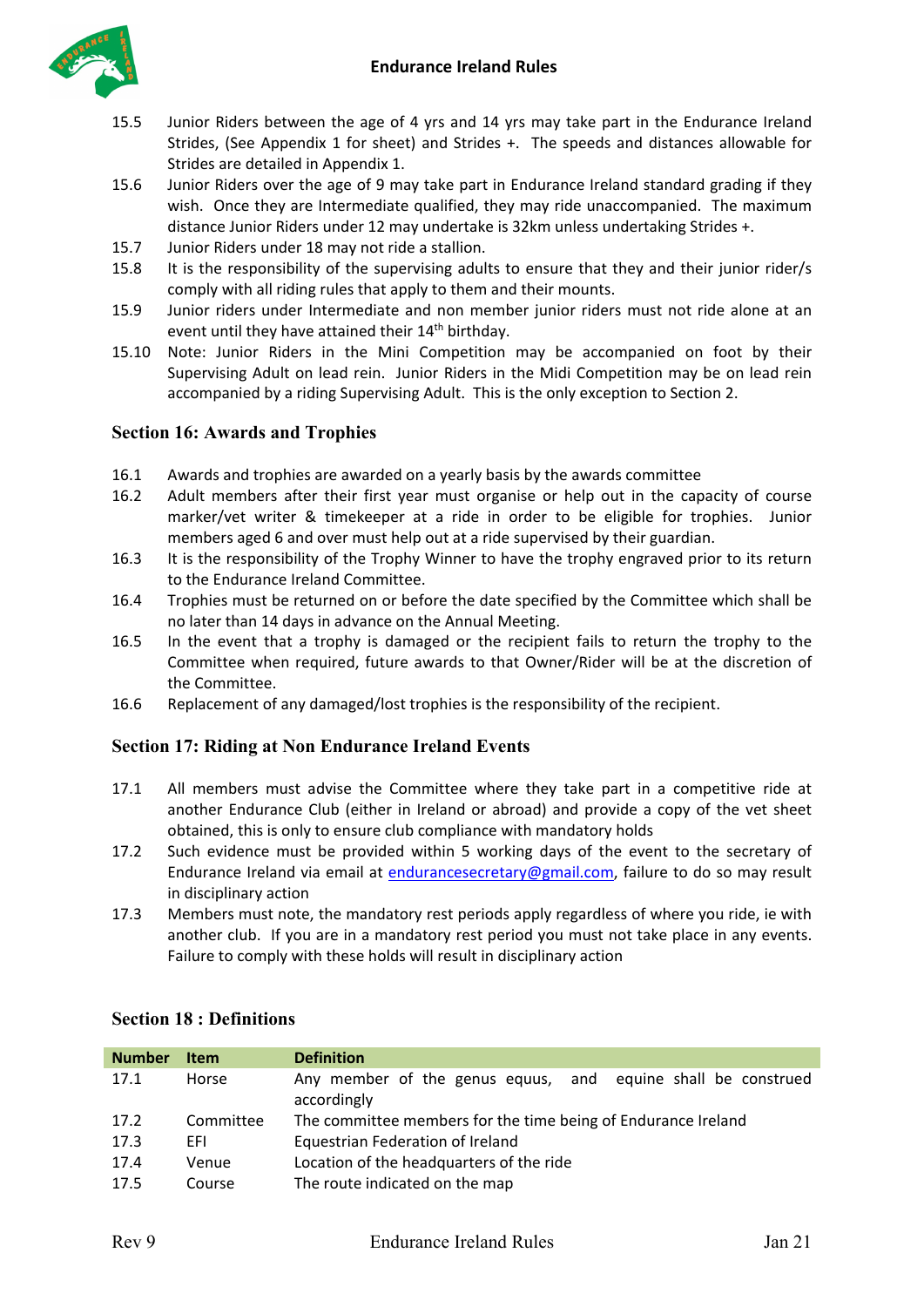

| <b>Number</b> | <b>Item</b>           | <b>Definition</b>                                                                                                                                                                                                                                                                        |
|---------------|-----------------------|------------------------------------------------------------------------------------------------------------------------------------------------------------------------------------------------------------------------------------------------------------------------------------------|
| 17.6          | Organiser             | The person charged by the Committee with the responsibility for a ride                                                                                                                                                                                                                   |
| 17.7          | Veterinary<br>Surgeon | A duly qualified Veterinary Surgeon appointed by the Organiser                                                                                                                                                                                                                           |
| 17.8          | Log Book              | A Log Book issued by the Committee to the owner of a horse, on<br>registration with Endurance Ireland, and may include a similar document<br>issued by another Endurance Society. A horse can only possess one Log<br><b>Book</b>                                                        |
| 17.9          | Riders                | A rider record card issued by the Committee to a rider                                                                                                                                                                                                                                   |
|               | <b>Record Card</b>    |                                                                                                                                                                                                                                                                                          |
| 17.10         | FEI                   | Federation Equestrian Internationale                                                                                                                                                                                                                                                     |
| 17.11         | <b>BPM</b>            | Beats per Minute                                                                                                                                                                                                                                                                         |
| 17.12         | KPH.                  | Kilometres per Hour                                                                                                                                                                                                                                                                      |
| 17.13         | Endurance<br>Judge    | A person who has successfully completed an Judges Course and has been<br>appointed by The Committee Endurance Judge. An Endurance Judge shall<br>carry the same authority as a Veterinary Surgeon in the application of<br>Endurance Ireland rules.                                      |
| 17.14         | Vetting               | The expression vetting shall be deemed to be the inspection carried out by<br>a Veterinary Surgeon or Endurance Judge on a horse to ensure<br>compliance with Endurance Ireland rules at Novice level and by a<br>Veterinary Surgeon only at higher distances and races of any distance. |